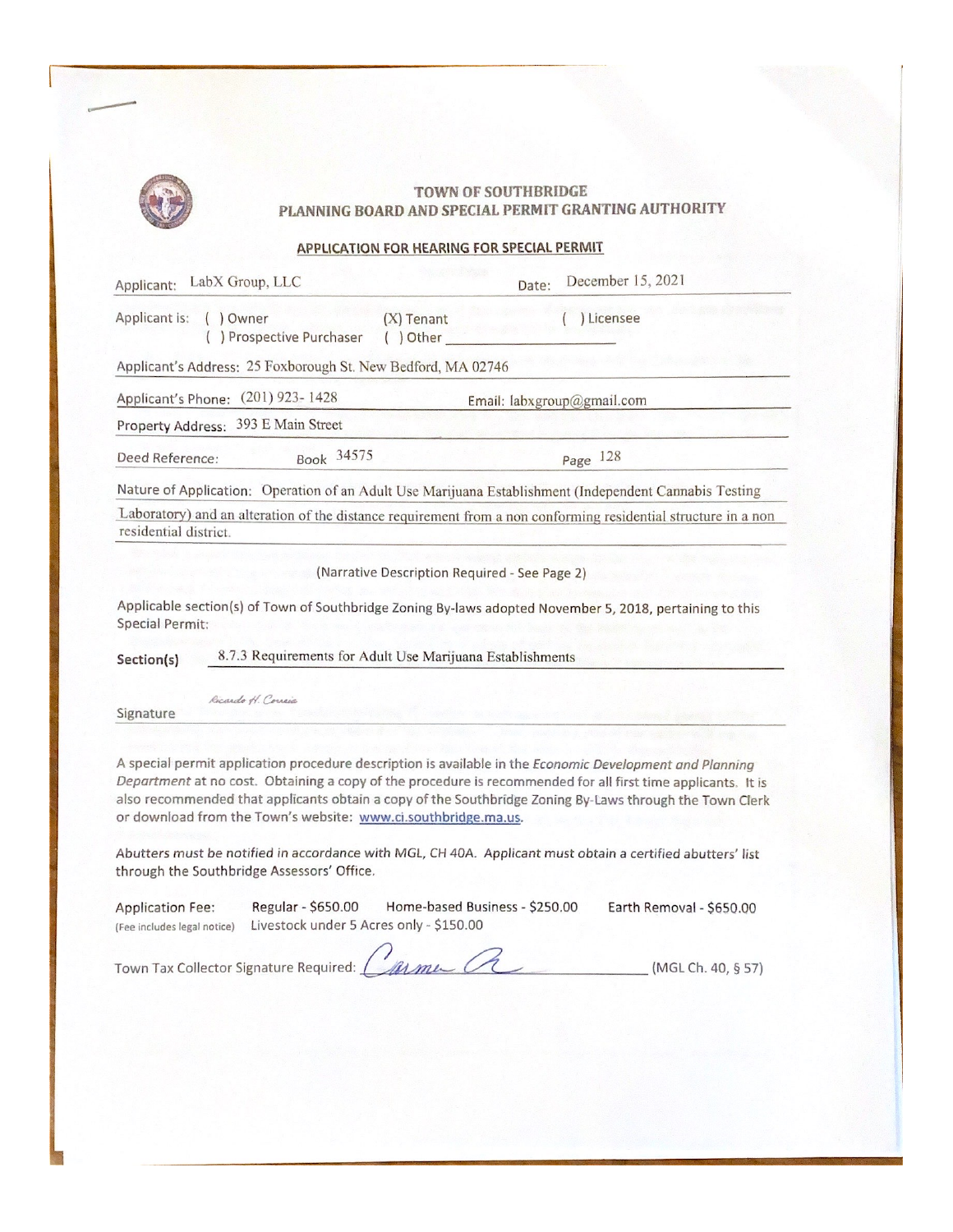

#### **TOWN OF SOUTHBRIDGE PLANNING BOARD AND SPECIAL PERMIT GRANTING AUTHORITY**

### **Narrative**

Using this page or a similar format, please provide a brief description of the proposed use. Include provisions for parking, lighting, signage, staffing, and any other items specific to the application.

LabX Group, LLC is proposing to open and operate an Independent Marijuana Testing Laboratory to be located at 393 E Main St. in Southbridge, MA.

We plan to employ about thirty three (33) individuals on a full time and part time basis with a percentage of them coming from the Southbridge community. We plan to operate Monday through Saturday 9 AM - 9 PM and Sundays 9 AM - 6 PM.

Our customers will solely be other cannabis establishments licensed from the Cannabis Control Commission. The entire facility will be closed to public access and will not add additional traffic but rather decrease the current traffic to the location.

We plan to have minimal signage for our facility which would include a sign on the front of the building and on the doors entering the establishment. During our construction, we plan to add additional square footage to the back of the building and fortify the existing addition. We also plan to remove and add drywall inside the main space. We will also remove the current garage doors on the front exterior of the building and replace them with concrete. With the current parking spaces in the back of the building as well as the increased space in the front of the building, we will have plenty of parking for staff as not every employee will be in the building at the same time due to the LabX rotating shift schedule and remote positions.

As per our Transportation Standard Operating Procedure as well as state law, only licensed agents will be transporting marijuana products in and out of the laboratory. Once received, one of our agents will log the product and the product will remain at the facility. Once tested, the material will be disposed of in accordance with our Waste Management Standard Operating Procedure and state law.

Please note: Under 8.7. 3E 5, LabX will also be asking for an alteration of the distance requirements from a non-conforming residential structure in a non-residential district which is only 208 ft away from our establishment.